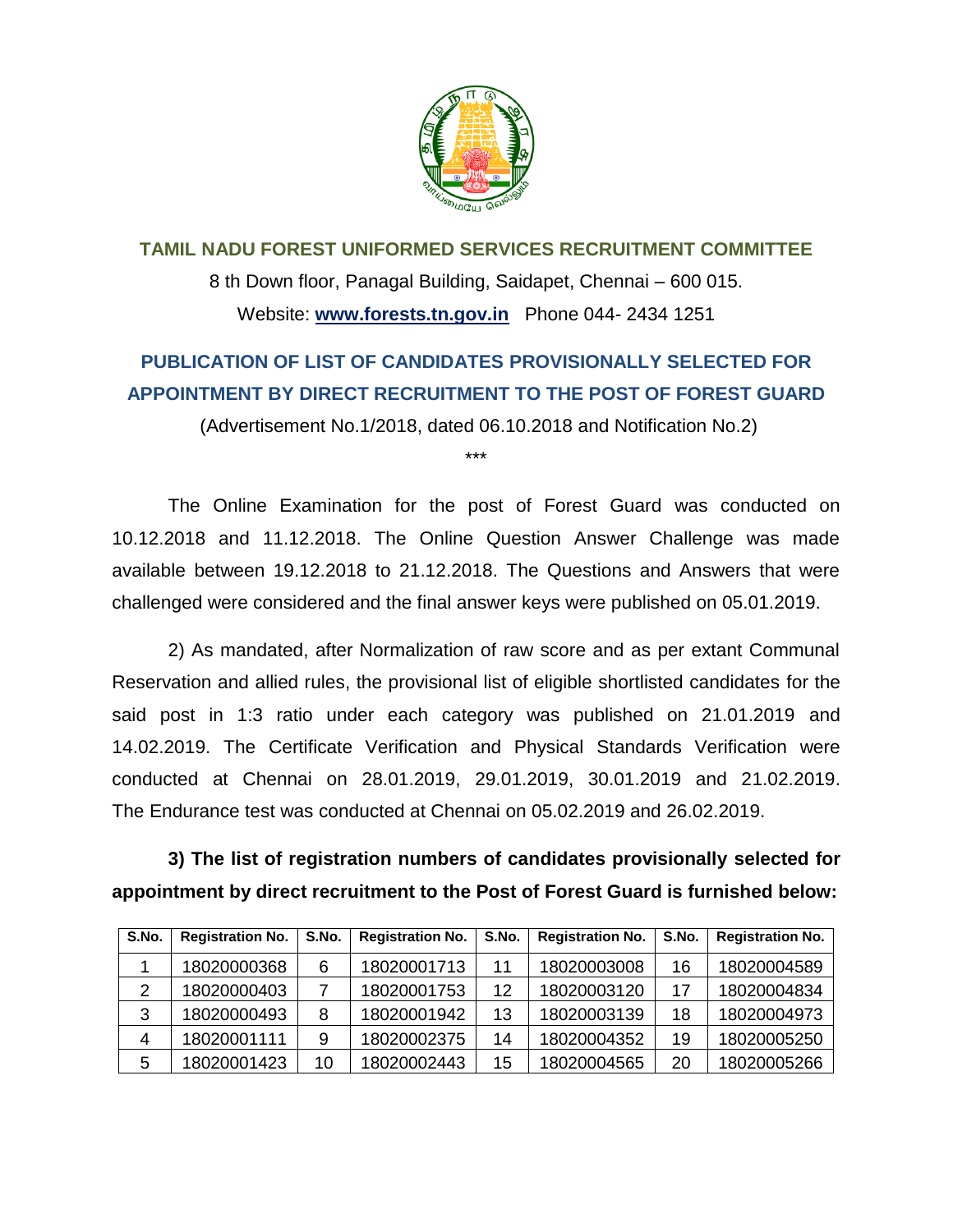| S.No. | Registration No. | S.No. | Registration No. | S.No. | Registration No. | S.No. | Registration No. |
|-------|------------------|-------|------------------|-------|------------------|-------|------------------|
| 21    | 18020005357      | 56    | 18020014209      | 91    | 18020021764      | 126   | 18020029641      |
| 22    | 18020005986      | 57    | 18020014334      | 92    | 18020022312      | 127   | 18020029718      |
| 23    | 18020006035      | 58    | 18020014745      | 93    | 18020022664      | 128   | 18020029822      |
| 24    | 18020007263      | 59    | 18020014807      | 94    | 18020022830      | 129   | 18020029884      |
| 25    | 18020007279      | 60    | 18020014810      | 95    | 18020022880      | 130   | 18020030052      |
| 26    | 18020007732      | 61    | 18020014835      | 96    | 18020022900      | 131   | 18020030110      |
| 27    | 18020008779      | 62    | 18020014964      | 97    | 18020023138      | 132   | 18020030228      |
| 28    | 18020008970      | 63    | 18020015787      | 98    | 18020023196      | 133   | 18020030356      |
| 29    | 18020009063      | 64    | 18020015945      | 99    | 18020023285      | 134   | 18020030686      |
| 30    | 18020009301      | 65    | 18020016447      | 100   | 18020023323      | 135   | 18020030816      |
| 31    | 18020009456      | 66    | 18020016536      | 101   | 18020023432      | 136   | 18020030926      |
| 32    | 18020009677      | 67    | 18020016607      | 102   | 18020023664      | 137   | 18020030928      |
| 33    | 18020009728      | 68    | 18020016695      | 103   | 18020023935      | 138   | 18020030942      |
| 34    | 18020009884      | 69    | 18020016699      | 104   | 18020024171      | 139   | 18020030972      |
| 35    | 18020010027      | 70    | 18020016893      | 105   | 18020024343      | 140   | 18020031158      |
| 36    | 18020010219      | 71    | 18020017442      | 106   | 18020024432      | 141   | 18020031394      |
| 37    | 18020011523      | 72    | 18020017458      | 107   | 18020024755      | 142   | 18020031467      |
| 38    | 18020011835      | 73    | 18020017588      | 108   | 18020024918      | 143   | 18020031550      |
| 39    | 18020011890      | 74    | 18020017619      | 109   | 18020025180      | 144   | 18020031662      |
| 40    | 18020012068      | 75    | 18020017652      | 110   | 18020025388      | 145   | 18020032073      |
| 41    | 18020012199      | 76    | 18020017662      | 111   | 18020025476      | 146   | 18020032077      |
| 42    | 18020012823      | 77    | 18020018170      | 112   | 18020025648      | 147   | 18020032365      |
| 43    | 18020012868      | 78    | 18020018256      | 113   | 18020026723      | 148   | 18020032978      |
| 44    | 18020012914      | 79    | 18020018271      | 114   | 18020026750      | 149   | 18020033416      |
| 45    | 18020012996      | 80    | 18020018321      | 115   | 18020027060      | 150   | 18020033432      |
| 46    | 18020013246      | 81    | 18020018378      | 116   | 18020028272      | 151   | 18020033505      |
| 47    | 18020013385      | 82    | 18020018559      | 117   | 18020028332      | 152   | 18020033513      |
| 48    | 18020013442      | 83    | 18020018789      | 118   | 18020028767      | 153   | 18020033699      |
| 49    | 18020013460      | 84    | 18020018964      | 119   | 18020028836      | 154   | 18020033932      |
| 50    | 18020013620      | 85    | 18020019273      | 120   | 18020028864      | 155   | 18020034136      |
| 51    | 18020013769      | 86    | 18020019402      | 121   | 18020028904      | 156   | 18020034372      |
| 52    | 18020013841      | 87    | 18020019417      | 122   | 18020029027      | 157   | 18020034556      |
| 53    | 18020014052      | 88    | 18020019439      | 123   | 18020029129      | 158   | 18020034744      |
| 54    | 18020014055      | 89    | 18020020436      | 124   | 18020029149      | 159   | 18020034840      |
| 55    | 18020014066 *    | 90    | 18020021754      | 125   | 18020029346      | 160   | 18020035816      |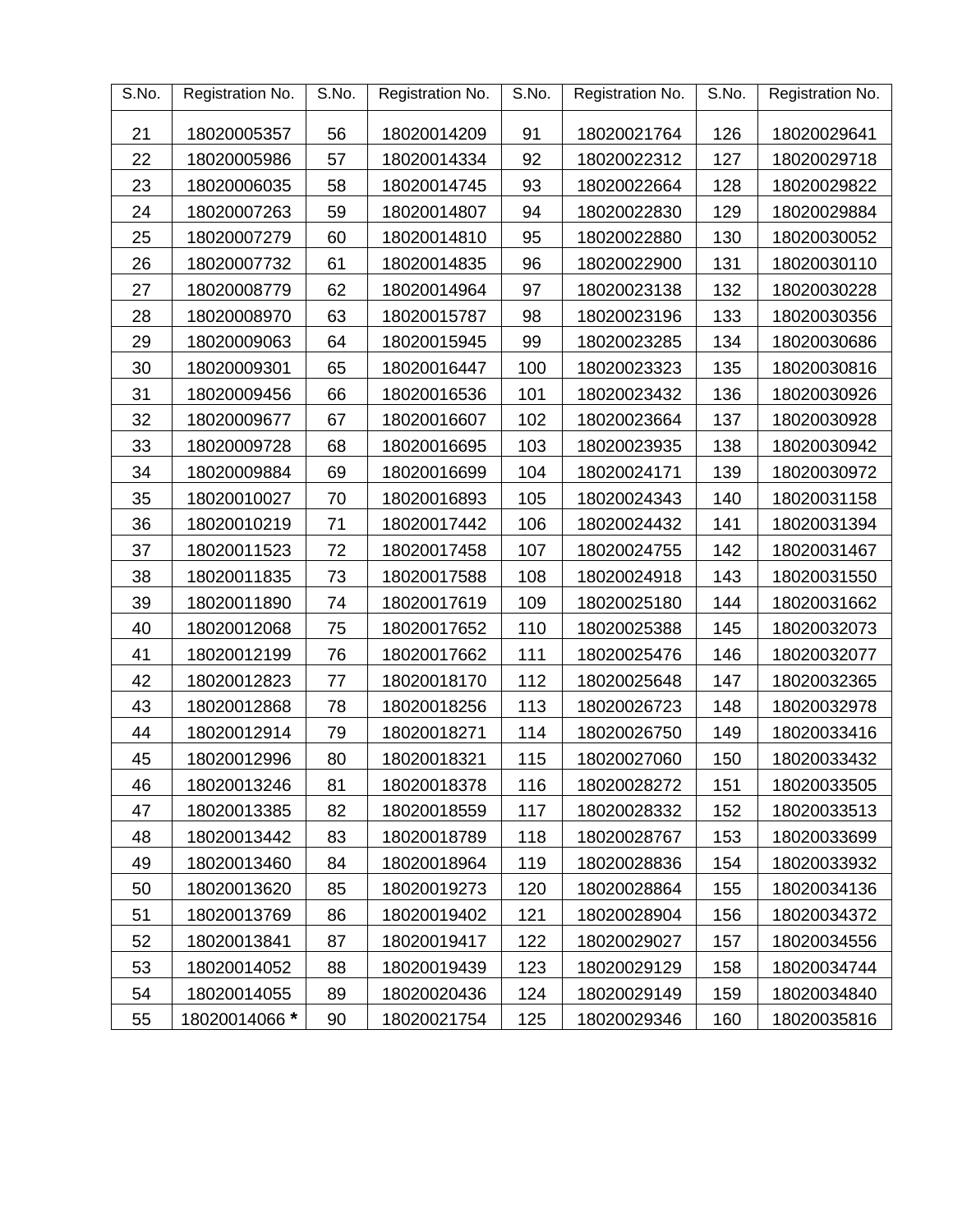| S.No. | Registration No. | S.No. | Registration No. | S.No. | Registration No. | S.No. | Registration No. |
|-------|------------------|-------|------------------|-------|------------------|-------|------------------|
| 161   | 18020036037      | 196   | 18020041350      | 231   | 18020048251      | 266   | 18020054744      |
| 162   | 18020036823      | 197   | 18020041571      | 232   | 18020048308      | 267   | 18020054799      |
| 163   | 18020036877      | 198   | 18020042508      | 233   | 18020049039      | 268   | 18020054994      |
| 164   | 18020037100      | 199   | 18020042847      | 234   | 18020049478      | 269   | 18020055063      |
| 165   | 18020037101      | 200   | 18020042861      | 235   | 18020049520      | 270   | 18020055363      |
| 166   | 18020037319      | 201   | 18020042885      | 236   | 18020049714      | 271   | 18020055393      |
| 167   | 18020037350      | 202   | 18020043137      | 237   | 18020050122      | 272   | 18020055487      |
| 168   | 18020037451      | 203   | 18020043267      | 238   | 18020050173      | 273   | 18020055682      |
| 169   | 18020037551      | 204   | 18020043477      | 239   | 18020050417      | 274   | 18020055923      |
| 170   | 18020037713      | 205   | 18020043528      | 240   | 18020050490      | 275   | 18020056024      |
| 171   | 18020037819      | 206   | 18020043674      | 241   | 18020050499      | 276   | 18020056121      |
| 172   | 18020038327      | 207   | 18020044157      | 242   | 18020050627      | 277   | 18020056452      |
| 173   | 18020038757      | 208   | 18020044385      | 243   | 18020050686      | 278   | 18020056471      |
| 174   | 18020038834      | 209   | 18020044950      | 244   | 18020050879      | 279   | 18020056504      |
| 175   | 18020039106      | 210   | 18020045137      | 245   | 18020051098      | 280   | 18020056710      |
| 176   | 18020039187      | 211   | 18020045416      | 246   | 18020051332      | 281   | 18020056746      |
| 177   | 18020039430      | 212   | 18020045443      | 247   | 18020051340      | 282   | 18020056839      |
| 178   | 18020039459      | 213   | 18020045448      | 248   | 18020051627      | 283   | 18020056931      |
| 179   | 18020039460      | 214   | 18020045515      | 249   | 18020051867      | 284   | 18020057035      |
| 180   | 18020039629      | 215   | 18020045834      | 250   | 18020052166      | 285   | 18020057425      |
| 181   | 18020039742      | 216   | 18020045871      | 251   | 18020052394      | 286   | 18020057449      |
| 182   | 18020039964#     | 217   | 18020045934      | 252   | 18020052474      | 287   | 18020057513      |
| 183   | 18020040093      | 218   | 18020046033      | 253   | 18020052525      | 288   | 18020057621      |
| 184   | 18020040333      | 219   | 18020046131      | 254   | 18020052527      | 289   | 18020057799      |
| 185   | 18020040371      | 220   | 18020046317      | 255   | 18020052575      | 290   | 18020058121      |
| 186   | 18020040522      | 221   | 18020046534      | 256   | 18020052617      | 291   | 18020058186      |
| 187   | 18020040627      | 222   | 18020046539      | 257   | 18020053291      | 292   | 18020058456      |
| 188   | 18020040630      | 223   | 18020046543      | 258   | 18020053664      | 293   | 18020058506      |
| 189   | 18020040657      | 224   | 18020046724      | 259   | 18020053935      | 294   | 18020058595      |
| 190   | 18020040683      | 225   | 18020047183      | 260   | 18020054275      | 295   | 18020058742      |
| 191   | 18020040909      | 226   | 18020047213      | 261   | 18020054603      | 296   | 18020059435      |
| 192   | 18020040964      | 227   | 18020047898      | 262   | 18020054604      | 297   | 18020059832      |
| 193   | 18020041099      | 228   | 18020048068      | 263   | 18020054611      | 298   | 18020060434      |
| 194   | 18020041169      | 229   | 18020048171      | 264   | 18020054669      | 299   | 18020060437      |
| 195   | 18020041297      | 230   | 18020048216      | 265   | 18020054684      | 300   | 18020060562      |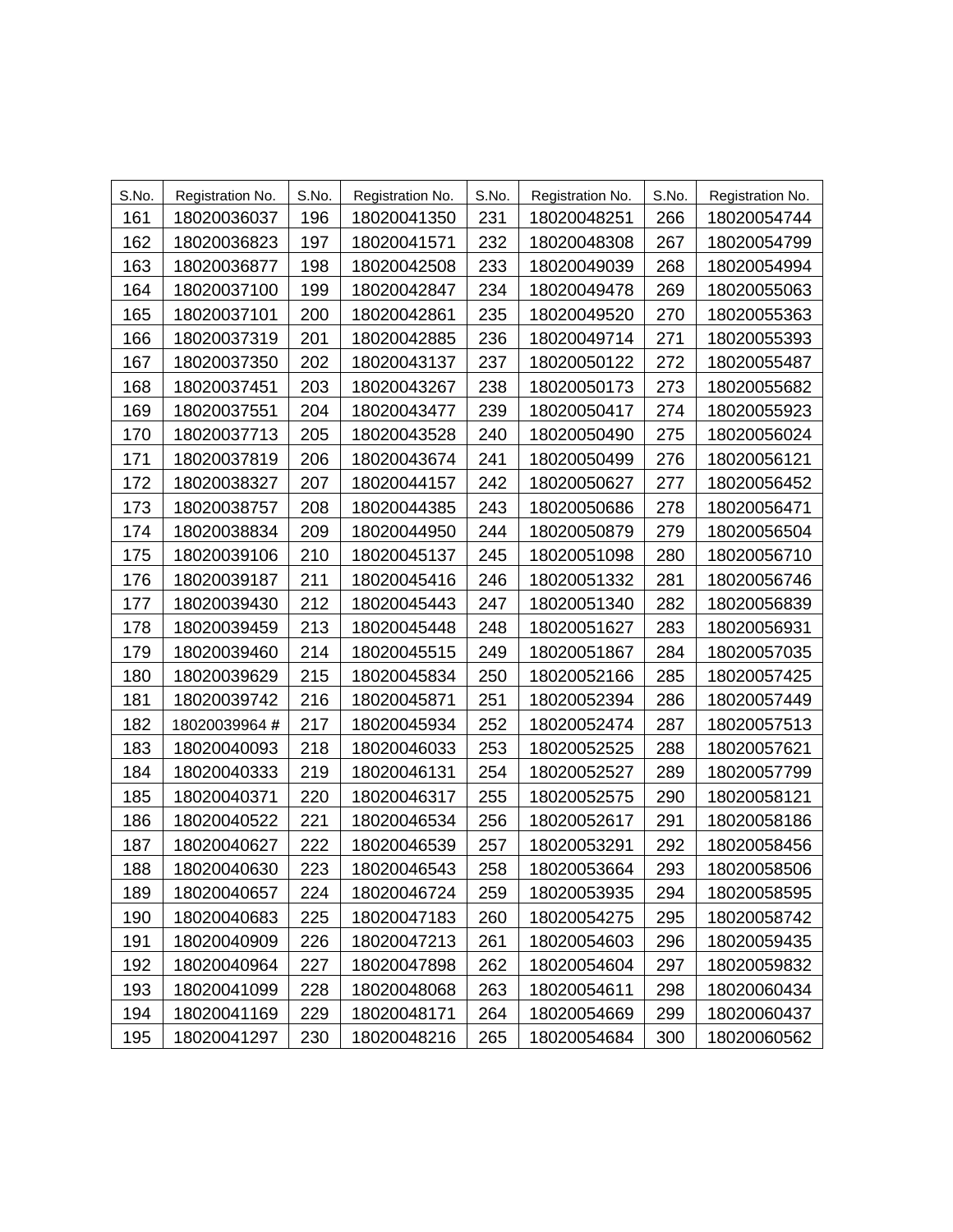| S.No. | Registration No. | S.No. | Registration No. | S.No. | Registration No. | S.No. | Registration No. |
|-------|------------------|-------|------------------|-------|------------------|-------|------------------|
| 301   | 18020060895      | 341   | 18020067252      | 381   | 18020073284      | 421   | 18020081202      |
| 302   | 18020061041      | 342   | 18020067299      | 382   | 18020073333      | 422   | 18020081237      |
| 303   | 18020061249      | 343   | 18020067400      | 383   | 18020073394      | 423   | 18020081426      |
| 304   | 18020061325      | 344   | 18020067403      | 384   | 18020073399      | 424   | 18020081592      |
| 305   | 18020061453      | 345   | 18020067410      | 385   | 18020073674      | 425   | 18020081809      |
| 306   | 18020061622      | 346   | 18020067463      | 386   | 18020073748      | 426   | 18020081813      |
| 307   | 18020061846      | 347   | 18020067480      | 387   | 18020073992      | 427   | 18020082183      |
| 308   | 18020062062      | 348   | 18020067553      | 388   | 18020074063      | 428   | 18020082555      |
| 309   | 18020062098      | 349   | 18020067567      | 389   | 18020074080      | 429   | 18020082822      |
| 310   | 18020062118      | 350   | 18020068055      | 390   | 18020074293      | 430   | 18020083160      |
| 311   | 18020062326      | 351   | 18020068232      | 391   | 18020074624      | 431   | 18020083260      |
| 312   | 18020062368      | 352   | 18020068255      | 392   | 18020074785      | 432   | 18020083340      |
| 313   | 18020062547      | 353   | 18020068329      | 393   | 18020074797      | 433   | 18020083525      |
| 314   | 18020062700      | 354   | 18020068392      | 394   | 18020075087      | 434   | 18020083827      |
| 315   | 18020062709      | 355   | 18020068561      | 395   | 18020075734      | 435   | 18020083830      |
| 316   | 18020062898      | 356   | 18020068584      | 396   | 18020075845      | 436   | 18020083940      |
| 317   | 18020063082      | 357   | 18020069060      | 397   | 18020076575      | 437   | 18020084036      |
| 318   | 18020063175      | 358   | 18020069122      | 398   | 18020076632      | 438   | 18020084142      |
| 319   | 18020063467      | 359   | 18020069342      | 399   | 18020077484      | 439   | 18020084282      |
| 320   | 18020063587      | 360   | 18020069941      | 400   | 18020077546      | 440   | 18020084458      |
| 321   | 18020064173      | 361   | 18020069998      | 401   | 18020077686      | 441   | 18020085001      |
| 322   | 18020064333      | 362   | 18020070222      | 402   | 18020077713      | 442   | 18020085127      |
| 323   | 18020064393      | 363   | 18020070440      | 403   | 18020078064      | 443   | 18020085312      |
| 324   | 18020064451      | 364   | 18020070504      | 404   | 18020078086      | 444   | 18020085437      |
| 325   | 18020064945      | 365   | 18020070561      | 405   | 18020078442      | 445   | 18020085838      |
| 326   | 18020064979      | 366   | 18020070757      | 406   | 18020078521      | 446   | 18020086245      |
| 327   | 18020065341      | 367   | 18020070826      | 407   | 18020078550      | 447   | 18020086260      |
| 328   | 18020065459      | 368   | 18020070979      | 408   | 18020078590      | 448   | 18020086306      |
| 329   | 18020065460      | 369   | 18020071235      | 409   | 18020078591      | 449   | 18020086365      |
| 330   | 18020065837      | 370   | 18020071467      | 410   | 18020078719      | 450   | 18020086391      |
| 331   | 18020066158      | 371   | 18020071480      | 411   | 18020078770      | 451   | 18020086483      |
| 332   | 18020066339      | 372   | 18020071496      | 412   | 18020078804      | 452   | 18020086544      |
| 333   | 18020066585      | 373   | 18020071916      | 413   | 18020078956      | 453   | 18020086957      |
| 334   | 18020066644      | 374   | 18020071933      | 414   | 18020079207      | 454   | 18020087440      |
| 335   | 18020066683      | 375   | 18020071936      | 415   | 18020079276      | 455   | 18020088156      |
| 336   | 18020066794      | 376   | 18020071961      | 416   | 18020080350      | 456   | 18020088183      |
| 337   | 18020066795      | 377   | 18020071987      | 417   | 18020080623      | 457   | 18020088291      |
| 338   | 18020066801      | 378   | 18020072063      | 418   | 18020080726      | 458   | 18020088336      |
| 339   | 18020066934      | 379   | 18020072392      | 419   | 18020080924      | 459   | 18020088359      |
| 340   | 18020067104      | 380   | 18020073211      | 420   | 18020080997      | 460   | 18020088440      |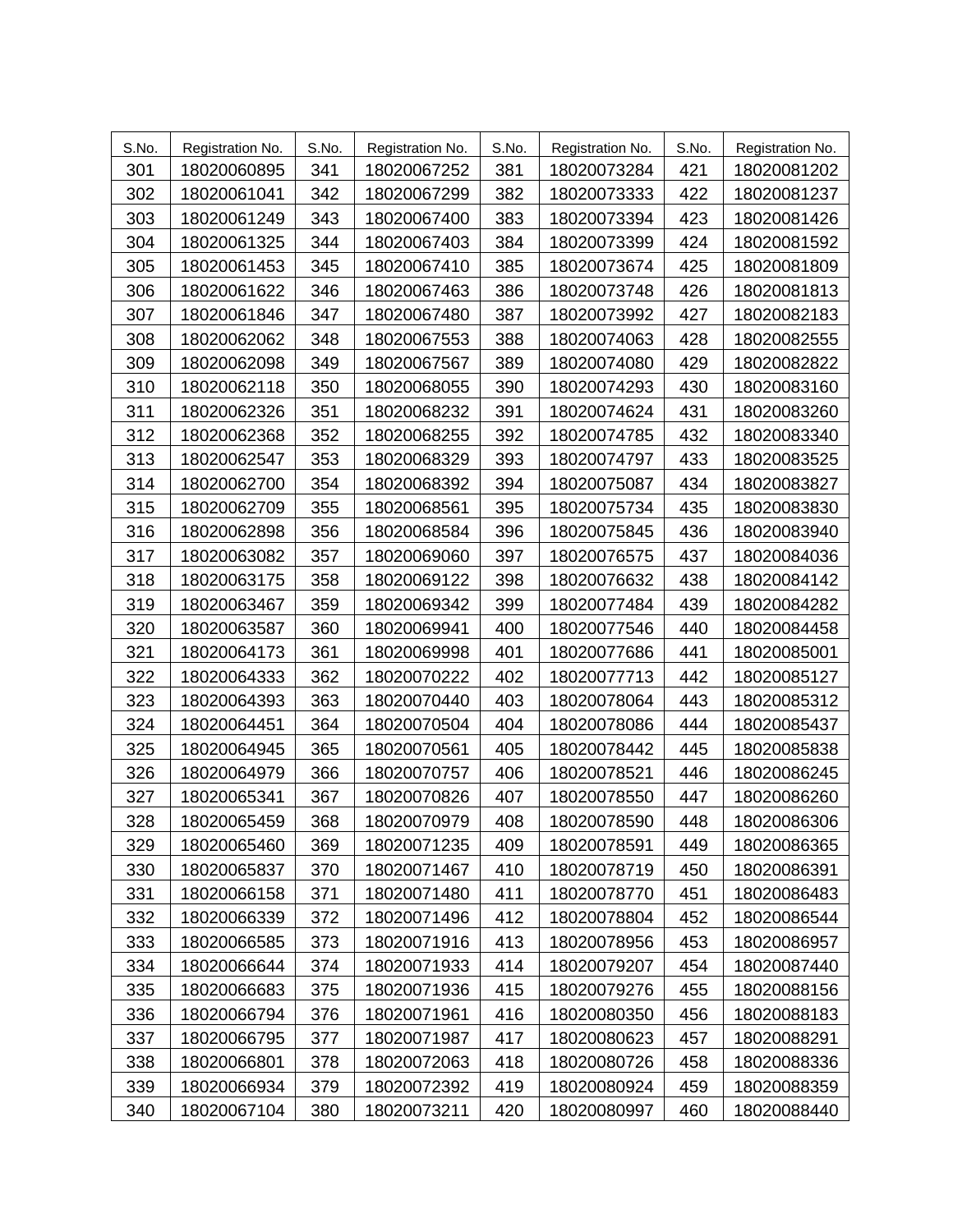| S.No. | Registration No. | S.No. | Registration No. | S.No. | Registration No. | S.No. | Registration No. |
|-------|------------------|-------|------------------|-------|------------------|-------|------------------|
| 461   | 18020088472      | 501   | 18020095271      | 541   | 18020100869      | 581   | 18020111214      |
| 462   | 18020088761      | 502   | 18020095664      | 542   | 18020102296      | 582   | 18020111566      |
| 463   | 18020088916      | 503   | 18020095666      | 543   | 18020102361      | 583   | 18020112094      |
| 464   | 18020089039      | 504   | 18020095810      | 544   | 18020102371      | 584   | 18020112261      |
| 465   | 18020089208      | 505   | 18020095853      | 545   | 18020103259      | 585   | 18020112355      |
| 466   | 18020089802      | 506   | 18020095898      | 546   | 18020103664      | 586   | 18020112357      |
| 467   | 18020089957      | 507   | 18020095972      | 547   | 18020103706      | 587   | 18020112363      |
| 468   | 18020090648      | 508   | 18020095991      | 548   | 18020103816      | 588   | 18020112385      |
| 469   | 18020090703      | 509   | 18020096022      | 549   | 18020104268      | 589   | 18020112925      |
| 470   | 18020090865      | 510   | 18020096085      | 550   | 18020104411      | 590   | 18020113089      |
| 471   | 18020090963      | 511   | 18020096499      | 551   | 18020104824      | 591   | 18020113177      |
| 472   | 18020090965      | 512   | 18020096523      | 552   | 18020104862      | 592   | 18020113196      |
| 473   | 18020091058      | 513   | 18020097236      | 553   | 18020104973      | 593   | 18020113212      |
| 474   | 18020091497      | 514   | 18020097321      | 554   | 18020105143      | 594   | 18020113380      |
| 475   | 18020091508      | 515   | 18020097340      | 555   | 18020105527      | 595   | 18020113546      |
| 476   | 18020091598      | 516   | 18020097615      | 556   | 18020105618      | 596   | 18020113640      |
| 477   | 18020091696      | 517   | 18020098028      | 557   | 18020105624      | 597   | 18020113922      |
| 478   | 18020091699      | 518   | 18020098261      | 558   | 18020105737      | 598   | 18020114324      |
| 479   | 18020091757      | 519   | 18020098472      | 559   | 18020105814      | 599   | 18020114473      |
| 480   | 18020091924      | 520   | 18020098567      | 560   | 18020105906      | 600   | 18020114487      |
| 481   | 18020092008      | 521   | 18020098587      | 561   | 18020105917      | 601   | 18020114498      |
| 482   | 18020092432      | 522   | 18020098855      | 562   | 18020106367      | 602   | 18020114507      |
| 483   | 18020092636      | 523   | 18020098993      | 563   | 18020106428      | 603   | 18020114659      |
| 484   | 18020092665      | 524   | 18020098995      | 564   | 18020106715      | 604   | 18020114769      |
| 485   | 18020093093      | 525   | 18020099004      | 565   | 18020107287      | 605   | 18020114954      |
| 486   | 18020093293      | 526   | 18020099152      | 566   | 18020107352      | 606   | 18020115058      |
| 487   | 18020093343      | 527   | 18020099182      | 567   | 18020107735      | 607   | 18020115927      |
| 488   | 18020093492      | 528   | 18020099218      | 568   | 18020107841      | 608   | 18020115930      |
| 489   | 18020093614      | 529   | 18020099247      | 569   | 18020107842      | 609   | 18020115956      |
| 490   | 18020093629      | 530   | 18020099301      | 570   | 18020108692      | 610   | 18020116353      |
| 491   | 18020094011      | 531   | 18020099302      | 571   | 18020108796      | 611   | 18020116538      |
| 492   | 18020094205      | 532   | 18020099315      | 572   | 18020108851      | 612   | 18020116569      |
| 493   | 18020094240      | 533   | 18020099322      | 573   | 18020109080      | 613   | 18020116597      |
| 494   | 18020094305      | 534   | 18020099521      | 574   | 18020109868      | 614   | 18020116657      |
| 495   | 18020094476      | 535   | 18020099829      | 575   | 18020110135      | 615   | 18020116699      |
| 496   | 18020094520      | 536   | 18020100044      | 576   | 18020110233      | 616   | 18020117001      |
| 497   | 18020094596      | 537   | 18020100142      | 577   | 18020110396      | 617   | 18020117366      |
| 498   | 18020094992      | 538   | 18020100273      | 578   | 18020110441      | 618   | 18020117632      |
| 499   | 18020095104      | 539   | 18020100352      | 579   | 18020110513      | 619   | 18020117710      |
| 500   | 18020095253      | 540   | 18020100355      | 580   | 18020110899      | 620   | 18020117903      |